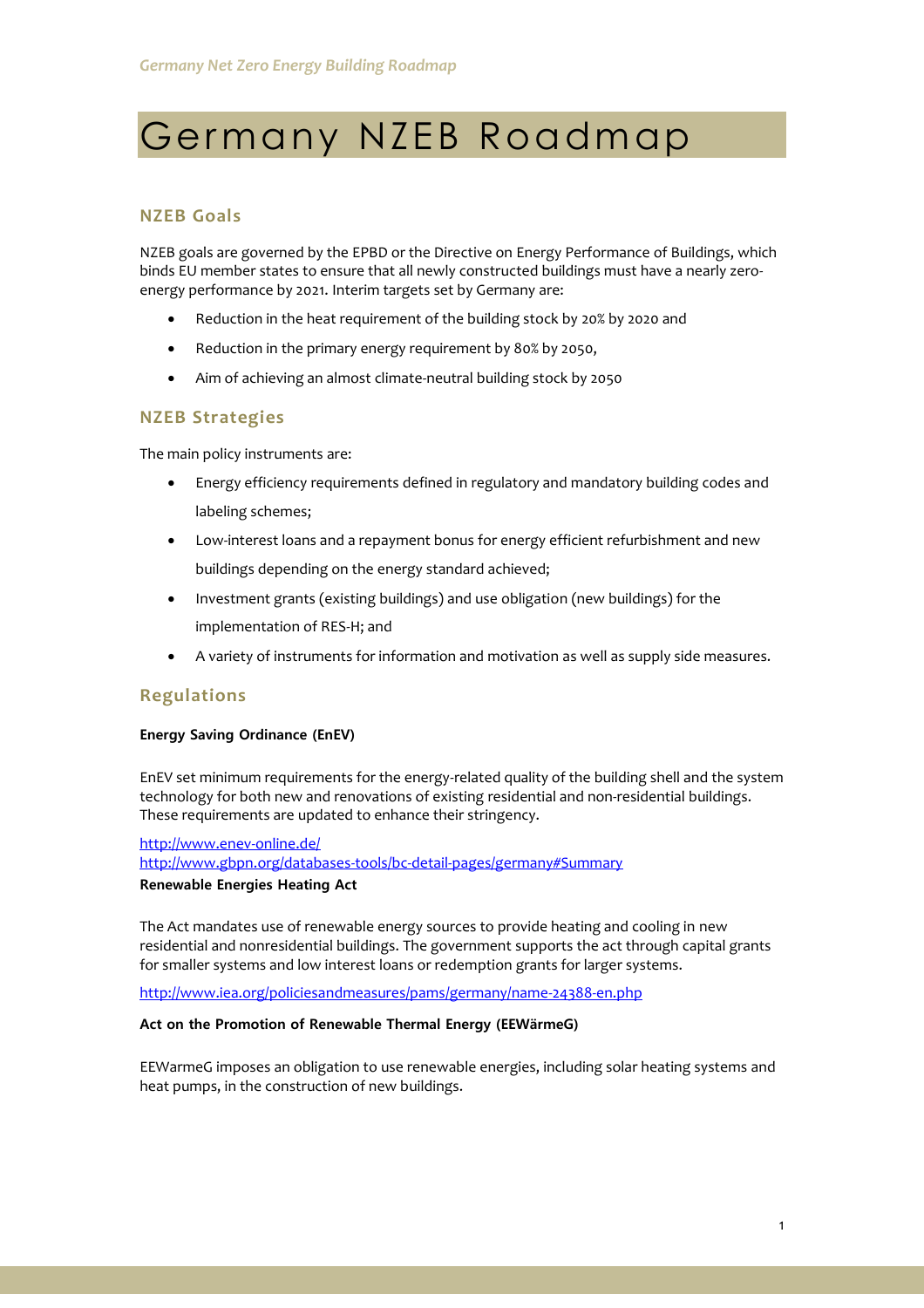# **Economic Instruments**

#### **Market Incentive Programme for Promotion of the Use of Renewable Energies (MAP)**

Program is primarily for existing buildings, and the federal government supports grants and subsidies for heat pumps, biogas systems, and solar energy systems. KfW, the government bank, supports low interest finance usually for larger solar energy systems.

[http://energytransition.de/2012/10/renewable-energy-heating-act-and-market-incentive-program](http://energytransition.de/2012/10/renewable-energy-heating-act-and-market-incentive-program-map/)[map/](http://energytransition.de/2012/10/renewable-energy-heating-act-and-market-incentive-program-map/)

<http://www.iea.org/policiesandmeasures/pams/germany/name-34696-en.php>

#### **KfW Funding Programs**

KfW has funding programs for both new and existing energy efficient buildings. Energy performance of buildings is evaluated against standards set by EnEV. Amount of loan is directly proportional to percentage of improvement in energy efficiency of building under consideration over the baseline set by EnEV.

<https://www.kfw.de/inlandsfoerderung/Privatpersonen/Neubau/index-2.html>

# **1.1.1 Information & Outreach**

# **BAFA On-site Consultation**

Federal Office for Economic Affairs and Export Control (BAFA) facilitates funds for home owners to gain technical advice from consultants on adding energy conservation measures in their homes.

<http://www.bafa.de/bafa/en/energy/index.html>

#### **PassReg Project**

Passive House Regions with Renewable Regions (PassReg) project aims to promote implementation of NZEBs across 11 EU countries. An informational brochure that summarizes examples of NZEBs, approaches for municipalities to implement NZEBs through Passiv Haus [Standard](http://www.passiv.de/en/index.php) program.

[http://www.passreg.eu/upload/PassREg\\_International\\_EN/Flipbook\\_Pro.html](http://www.passreg.eu/upload/PassREg_International_EN/Flipbook_Pro.html)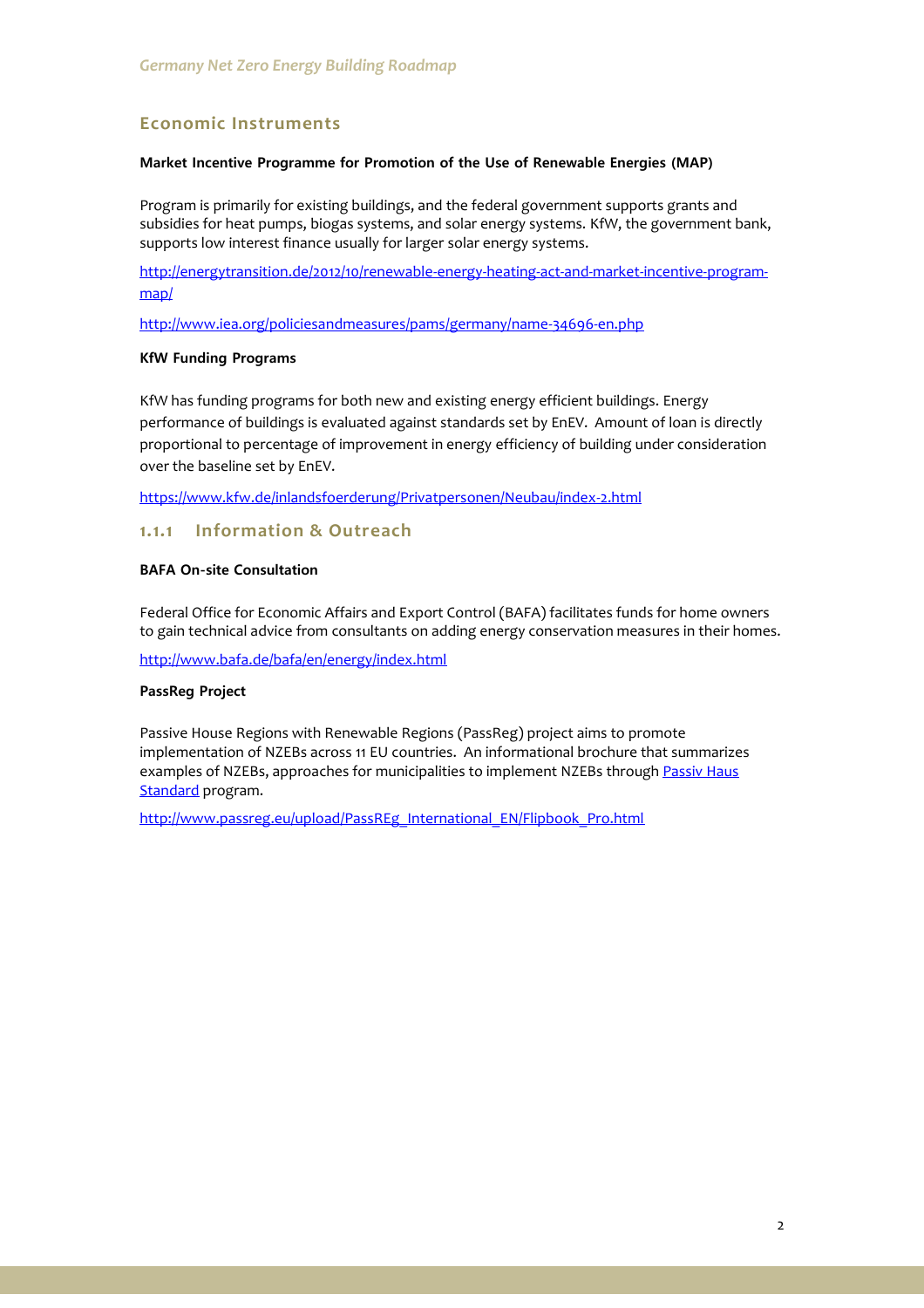# **Links**

| EPBD or Directive on Energy Performance of Buildings                                         |
|----------------------------------------------------------------------------------------------|
| http://www.epbd-ca.eu/                                                                       |
| <b>Passive House Standards</b>                                                               |
| http://www.passiv.de/en/index.php                                                            |
| Renewable Energies European Law Adaptation Act (EAG EE)                                      |
| http://www.res-legal.eu/search-by-country/germany/                                           |
| http://www.res-legal.eu/search-by-country/germany                                            |
| <b>Economic Incentives and Financing Instruments</b>                                         |
| KfW Energy-efficient rebuilding - Municipalities (since 2009)                                |
| https://www.kfw.de/inlandsfoerderung/Privatpersonen/Bestandsimmobilie/                       |
| https://www.kfw.de/inlandsfoerderung/Privatpersonen/Neubau/index-2.html                      |
| http://www.iea.org/policiesandmeasures/pams/germany/name-24665-en.php                        |
| SME: Environmental and Energy Efficiency Programme (part B) - implemented by KfW             |
| Funding Program for Promotion of Energy Management System                                    |
| http://www.stromeffizienz.de/industrie-                                                      |
| gewerbe/handlungsfelder/energiemanagement/foerderprogramm-                                   |
| energiemanagementsysteme.html) / http://www.stromeffizienz.de/                               |
| <b>Energy Performance Certificate</b>                                                        |
| http://www.zukunfthaus.info/tools/energieausweischeck.html<br>http://www.zukunft-haus.info/  |
| GE-4:KfW Environmental and Energy Efficiency Programmes                                      |
| http://iepd.iipnetwork.org/policy/kfw-environmental-and-energy-efficiency-programmes-        |
| formally-erp                                                                                 |
| https://www.kfw.de/inlandsfoerderung/Unternehmen/Energie-Umwelt/index-2.html                 |
| http://www.res-legal.eu/en/search-by-country/germany/tools-list/c/germany/s/res-             |
| hc/t/policy/sum/136/lpid/135/                                                                |
| <b>Information and Awareness</b>                                                             |
|                                                                                              |
| BAFA On-site advice (since 1998)                                                             |
| http://www.bafa.de/bafa/en/energy/index.html                                                 |
|                                                                                              |
| <b>Energy hotline and Internet platform</b>                                                  |
| http://www.stromeffizienz.de/                                                                |
| <b>Energy Efficiency Initiative</b>                                                          |
| http://www.stromeffizienz.de/                                                                |
| http://www.die-stromsparinitiative.de/stromsparinitiative/partnerprojekte/initiative-        |
| energieeffizienz/index.html                                                                  |
|                                                                                              |
| <b>Guide for Sustainable Building (2013)</b>                                                 |
| http://www.nachhaltigesbauen.de/sustainable-building-english-speaking-information/guideline- |
| for-sustainable-building.html                                                                |
| The Alliance for Building Energy Efficiency (Geea)                                           |
| https://www.geea.info/ueber-die-geea/geea/                                                   |
| <b>Demonstration</b>                                                                         |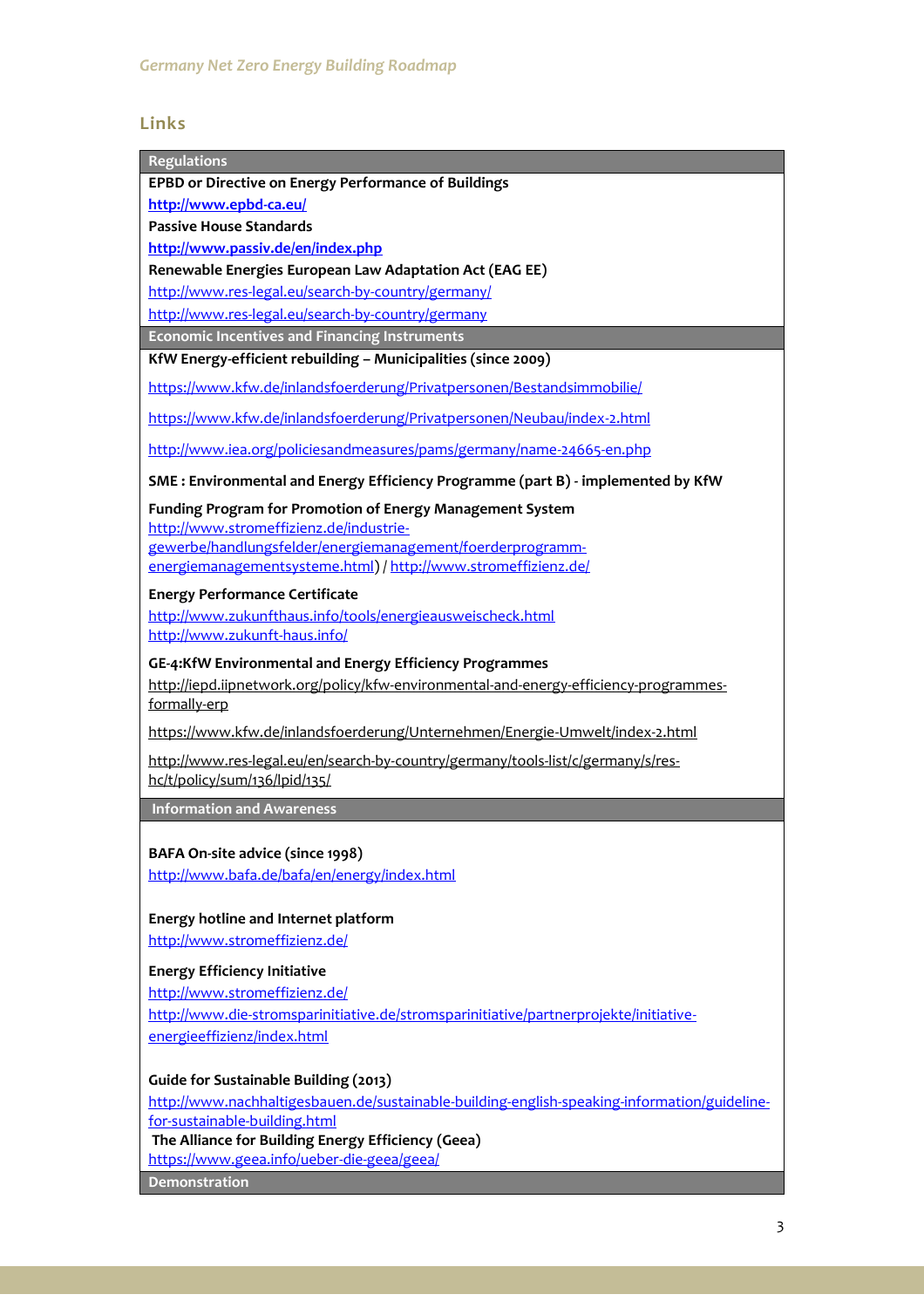**Efficient House Pilot Project (2003)** [\( http://www.dena.de/en/projects/building/efficient-house-pilot-project.html\)](http://www.dena.de/en/projects/building/efficient-house-pilot-project.html) **Towards Energy Efficiency House Plus** [www.zukunft-haus.info/effizienzhausplus](http://www.zukunft-haus.info/bauen-sanieren/schritt-fuer-schritt-zum-effizienzhaus/dena-modellvorhaben-effizienzhaeuser.html)

http://www.energy-efficiency-

watch.org/fileadmin/eew\_documents/Documents/EEW2/Germany.pdf)